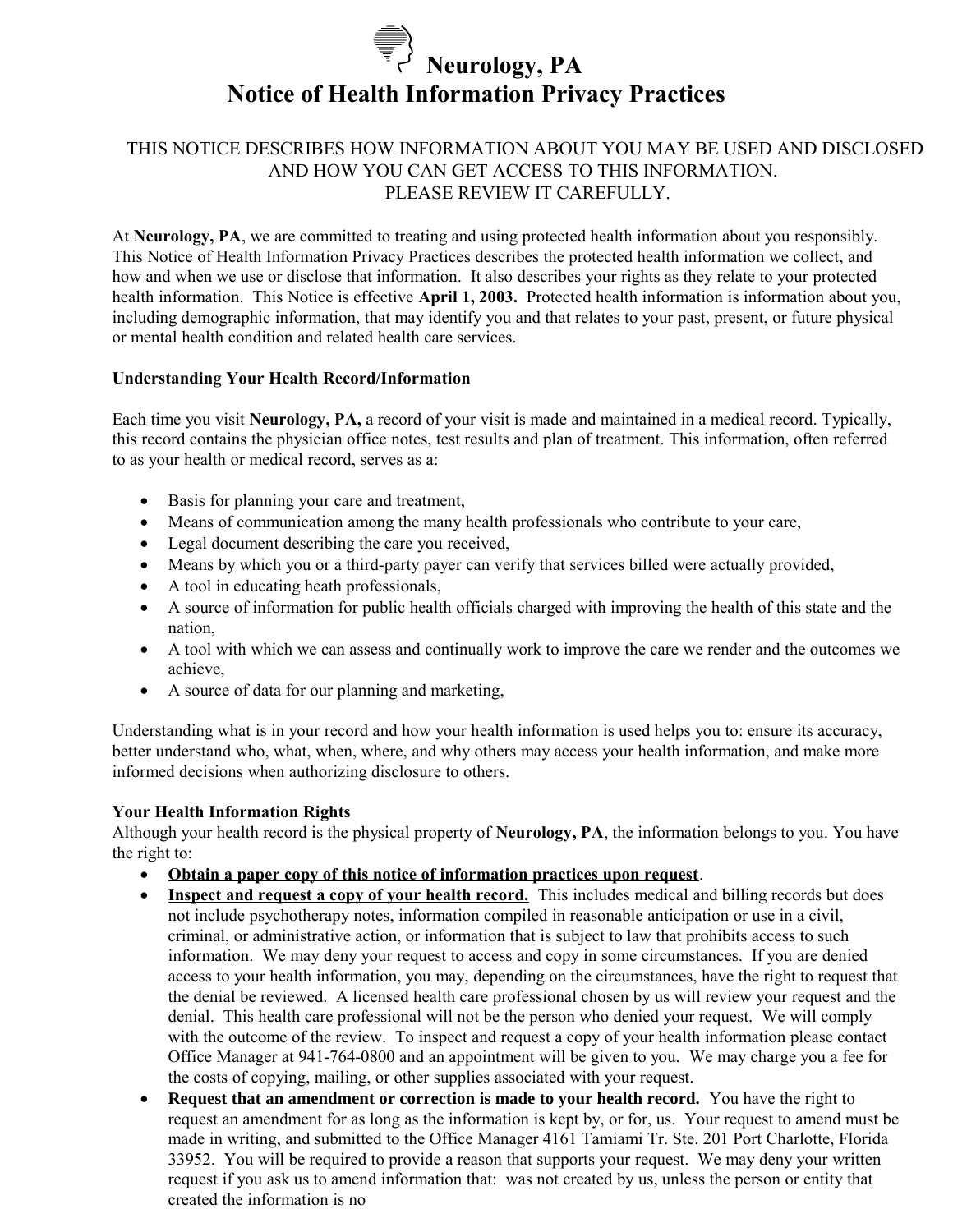#### **Page two**

#### **Notice of Health Information Practices**

longer available to make the amendment; is not part of the health information kept by or for our practice; is not part of the information you would be permitted to inspect and copy; or is accurate and complete.

- **Obtain an accounting of disclosures of your health information.** The accounting will not include information disclosed: to other health care providers caring for you; as necessary for our business activities and health care operations; for payment purposes; for national security or intelligence purposes; to correctional institutions or law enforcement officials; or incident to a permitted use and disclosure. To request an accounting you must submit your request in writing to Office Manager 4161 Tamiami Tr. Suite 201, Port Charlotte, Florida 33952. Your request must state a time period which may not be longer than 6 (six) years.
- **Request communications of your health information by alternative means or at alternative locations.** For example you may request that we only contact you at work or by U.S. Mail. You must make your request for communications by alternative means or locations by writing Medical Records 4161 Tamiami Tr. Suite 201, Port Charlotte, Florida 33952. Your request must specify how or where you wish to be contacted. We will not ask the reason for your request, and we will accommodate all reasonable requests.
- **Request a restriction on certain uses and disclosures of your information.** We are not required to agree to your request. If we do agree, we will comply with your request unless the information is needed to provide you with emergency treatment. You must make your request for a restriction in writing to Medical Records 4161 Tamiami Tr. Suite 102, Port Charlotte, Florida 33952. Your request must specify: (i) the information you want to restrict; (ii) whether you want to restrict our use, disclosure, or both; and (iii) to whom you want the restriction to apply.
- **Revoke your written authorization to use or disclose health information**. If at any time you revoke your authorization, in writing, we will no longer use or disclose your health information for the purposes covered by your authorization. We are unable to take back any use or disclosure that has already been made with your permission and we are required by law to retain our records of the care that we provided to you.

#### **Our Responsibilities**

## **Neurology, PA, is required to:**

- Maintain the privacy of your health information,
- Provide you with this notice as to our legal duties and privacy practices with respect to information we collect and maintain about you,
- Abide by the terms of this notice,
- Notify you if we are unable to agree to a requested restriction, and
- Accommodate reasonable requests you may have to communicate health information by alternative means or at alternative locations.

We reserve the right to change our practices and to make the new provisions effective for all protected health information we maintain. Should our information practices change, we will post a copy of our current notice in our facility, and we will offer you a copy of the current notice on each of your patient visits.

We will not use or disclose your health information without your authorization, except as described in this notice.

#### **For More Information or to Report a Problem**

If you have questions and would like additional information, you may contact the practice's Office Manger at 941- 764-0800.

If you believe your privacy rights have been violated, you can file a complaint with the practice's Privacy Officer, or with the Office for Civil Rights, U.S. Department of Health and Human Services. There will be no retaliation for filing a complaint with either the Privacy Officer or the Office for Civil Rights. The address for the OCR: *Office for Civil Rights* U.S. Department of Health and Human Services 200 Independence Avenue, S.W. Room 509F, HHH Building

Washington, D.C. 20201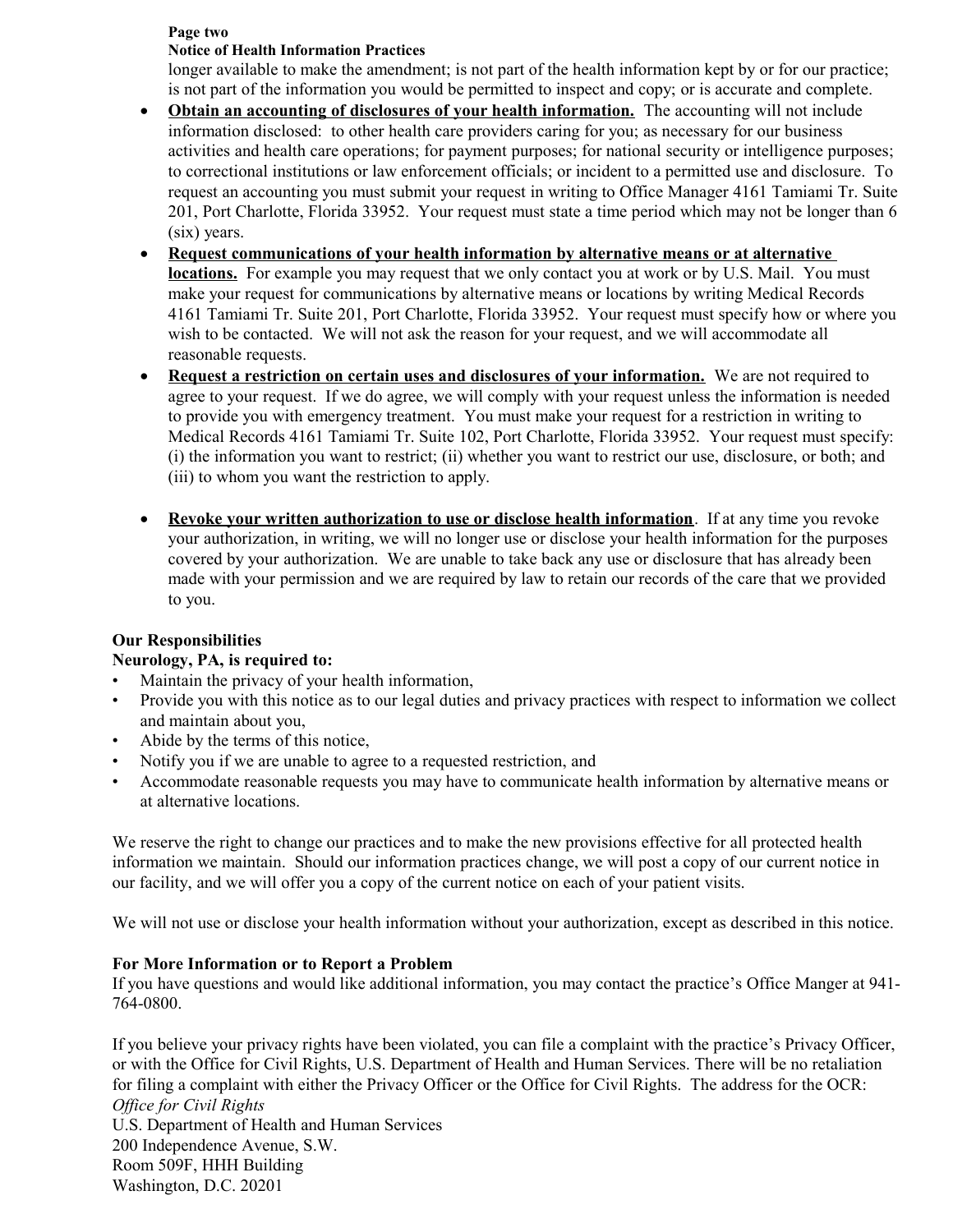#### **Page three Notice of Health Information Practices**

## **Examples of Disclosures for Treatment, Payment and Health Operations**

#### *We will use your health information for treatment.*

**For example:** Information obtained by a nurse, physician, or other member of your health care team will be recorded in your record and used to determine the course of treatment that should work best for you. We will also provide any

specialist you might be referred to with copies of various reports that should assist him or her in treating you.

## *We will use your health information for payment.*

**For example**: A bill may be sent to you or a third-party payer. The information on or accompanying the bill may include information that identifies you, as well as your diagnosis, procedures, and supplies used. We may also give your protected health information about a treatment you are going to receive in order to determine whether your insurance plan will cover the treatment.

#### *We will use your health information for healthcare operations.*

**For example:** We will use or disclose your protected health information as needed for our business activities and health care operations as necessary for us to run our business and ensure that our patient receive quality care. This may include, quality assessment activities, employee review activities, business planning, licensing, and other business management and general administrative activities.

#### **Examples of Other Uses and Disclosures:**

*Business associates*: There are some services provided in our organization through contracts with business associates who perform various services for us. Examples include physician services in the emergency department and radiology, certain laboratory tests. When these services are contracted, we may disclose your health information to our business associate so that they can perform the job we have asked them to do and bill you or your third-party payer for services rendered. To protect your health information, however, we require the business associate to appropriately safeguard your information.

*Notification*: We may use or disclose information to notify or assist in notifying a family member, personal representative, or another person responsible for your care, your location, and general condition. You have the right to object to this use and disclosure. If you are unable to agree or object, we may disclose such information as we deem is in your best interest based on our professional judgment.

*Communication with family*: We may disclose your information to a family member, other relative, close personal friend or any other person you identify. We will disclose only health information relevant to that person's involvement in your care or payment related to your care.

*Funeral directors, coroners, and medical examiners*: We may disclose health information to funeral directors consistent with applicable law to carry out their duties. We may also disclose health information to a coroner or medical examiner. This may be necessary to identify a deceased person or determine the cause of death.

*Organ procurement organizations*: Consistent with applicable law, we may disclose health information to organ procurement organizations or other entities engaged in the procurement, banking, or transplantation of organs for the purpose of tissue donation and transplant.

*Appointment Reminders, Treatment Alternatives, and Health-Related Benefits:* We may use and disclose your health information to provide you with appointment reminders or information about treatment alternatives or other health-related benefits and services that may be of interest to you. If you do not want us to contact you about treatment alternatives, or other health-related benefits and services, you must notify our Privacy Officer in writing.

*Workers compensation*: We may disclose health information to the extent authorized by and to the extent necessary to comply with laws relating to workers compensation or other similar programs providing benefits for work-related

injuries or illness.